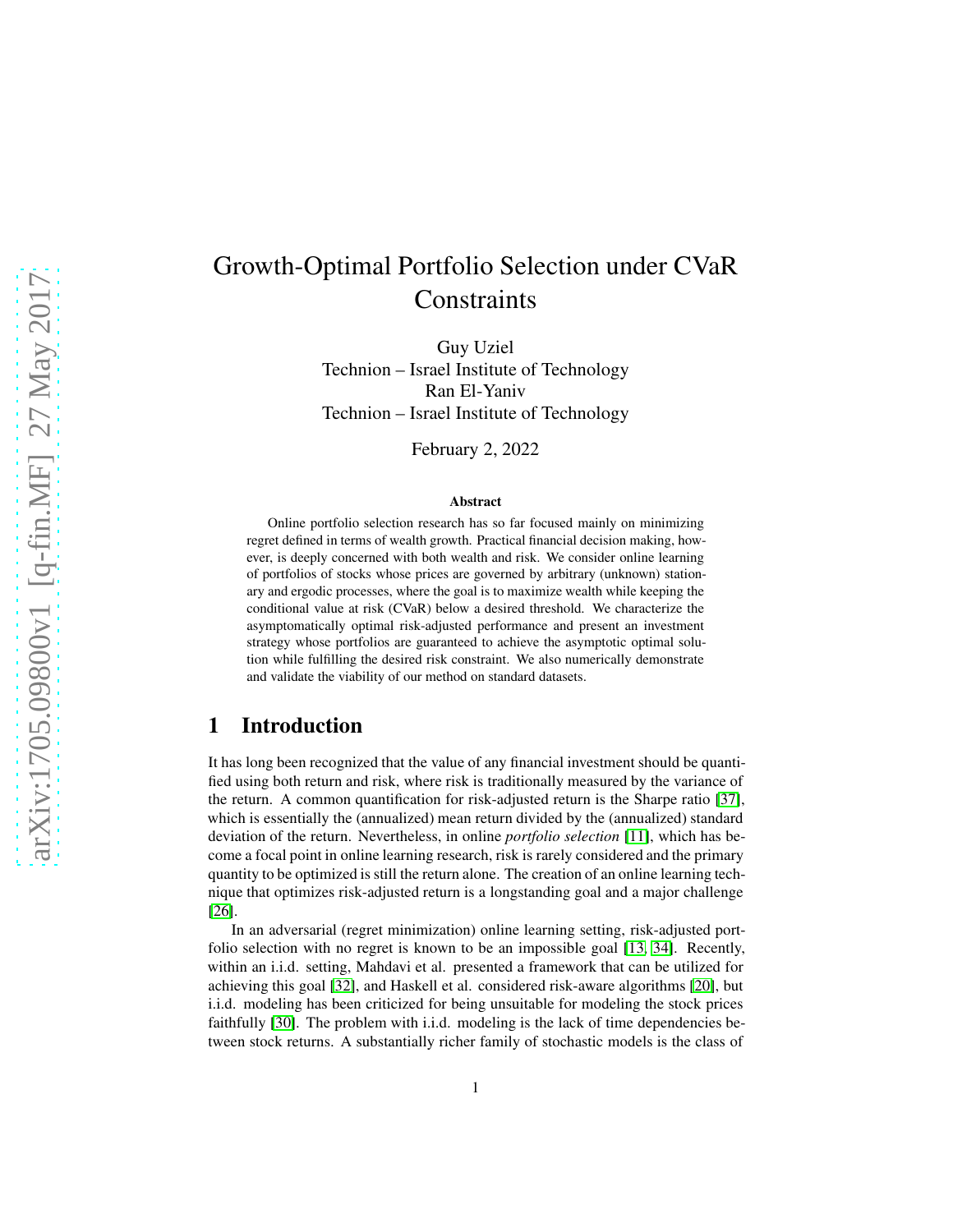stationary and ergodic processes, which are sufficiently expressive to model arbitrary dependencies among stock prices.

Many publications have considered stationary and ergodic markets [\[3,](#page-11-2) [19,](#page-12-3) [18,](#page-12-4) [16,](#page-11-3) [27\]](#page-12-5), and all these works consider strategies that are oblivious to risk. Moreover, all the learning strategies they consider rely on non-parametric estimation techniques (e.g., histogram, kernel, or nearest neighbors methods). Moreover, these strategies always use a countably infinite set of experts, and the guarantees provided for these strategies are always asymptotic. This is no coincidence, as it is well known that finite sample guarantees for these methods cannot be achieved without additional strong assumptions on the source distribution [\[12,](#page-11-4) [31\]](#page-12-6). Similarly, it is also known that non-parametric strategies in this context must rely on infinitely many experts [\[15\]](#page-11-5).

Approximate implementations of non-parametric strategies (which apply only a finite set of experts), however, turn out to work exceptionally well and, despite the inevitable approximation, are reported [\[19,](#page-12-3) [18,](#page-12-4) [16,](#page-11-3) [25,](#page-12-7) [26\]](#page-12-0) to significantly outperform strategies designed to work in an adversarial, no-regret setting. For example, the nearest-neighbor investment strategy of [\[19\]](#page-12-3) is shown in [\[29,](#page-12-8) [26\]](#page-12-0) to beat Cover's universal portfolios (UP) [\[11\]](#page-11-0), the exponentiated gradient (EG) method [\[21\]](#page-12-9), and the online Newton steps strategy of [\[1\]](#page-11-6) on most of the common datasets. We also note that practical approximate use of asymptotic methods is prevalent in other areas of machine learning such as (deep) reinforcement learning with function approximation [\[7\]](#page-11-7)).

For a market with  $n$  stocks, and within a stochastic online learning framework, we develop a novel online portfolio selection strategy called *CVaR-Adjusted Nearest Neighbor* (CANN), which guarantees the best possible asymptotic performance while keeping the risk contained to a desired threshold. This is done using a novel mechanism that facilitates the handling of multiple objectives. Rather than using standard deviation to measure risk, we consider the well-known CVaR, a coherent and widelyaccepted risk measure, which improves upon the traditional measure by appropriately capturing the downside risk [\[36\]](#page-13-3). We prove the asymptotic optimality of our strategy for general stationary and ergodic processes, thus allowing for arbitrary (unknown) dependencies among stock prices. We also present numerical examples where we apply an approximate application of our strategy (with a finite set of experts) that validates the method and beautifully demonstrates how risk can be controlled.

### 2 Online Portfolio Selection

We consider the following standard online portfolio selection game with short selling and leverage, as defined by Györfi et al. [\[17\]](#page-12-10). The game is played through  $T$  days over a market with n stocks. On each day t, the market is represented by a *market vector*  $\mathbf{X}_t$  of relative prices,  $\mathbf{X}_t \triangleq (x_1^t, x_2^t, ..., x_n^t)$ , where for each  $i = 1, ..., n$ ,  $x_i^t \geq 0$  is the *relative price* of stock i, defined to be the ratio of its closing price on day t relative to its closing price on day  $t - 1$ . A *wealth allocation* vector or *portfolio* for day t is  $\mathbf{b}_t \triangleq (b_0^t, b_1^t, b_2^t, \dots, b_{n+1}^t)$ , where  $b_0^t$  is a cash allocation (not invested in any stock), and for  $i > 0$ ,  $b_i^t$  is the wealth allocation for stock i, where a positive component,  $b_i^t > 0$ , represents a *long position* in stock *i*, and a negative one,  $b_i^t < 0$ , is a *short position* in stock *i*. We also allow leverage; that is, the investor can borrow and invest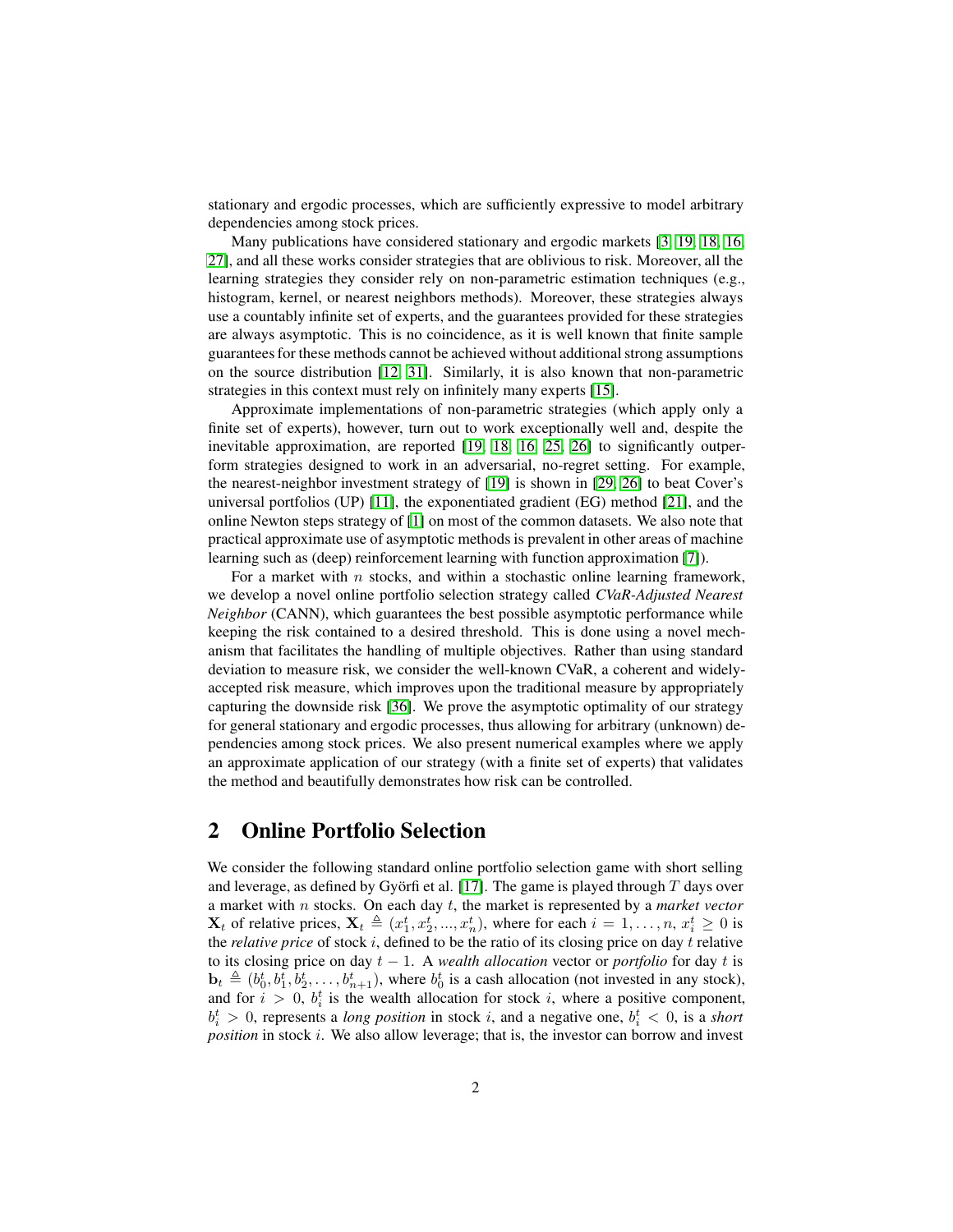additional cash, so as to amplify her profits. For the borrowed cash, the investor must pay a daily interest rate,  $r > 0$ , and we assume that the investor receives the same interest r for deposited cash  $(b_0^t)$ . Consider a portfolio  $b_t$  played at the start of day t. After the market vector  $X_t$  is revealed, the portfolio changes in response to changes in stock price, as follows. For each portfolio component  $b_i$ , if  $b_i^t > 0$  is a long position, its revised value is  $b_i^t x_i^t$ . However, if  $b_i^t < 0$  is a short position, then, after we take into account the interest owed on borrowing the stock for the short sale, the revised value of this position is  $b_i^t(x_i^t - 1 + r)$  (note that in this case, the investor profits when the price drops and vice versa). Clearly, short selling and leveraging are risky; for example, a short position has unbounded potential loss that is further amplified by leveraging. Following [\[17\]](#page-12-10), we assume that no stock can lose or gain more than  $B \times 100\%$  of its value from one day to another, where  $B \in (0, 1)$ . In other words, for each i, t,

<span id="page-2-0"></span>
$$
1 - B \le x_i^t \le 1 + B. \tag{1}
$$

The allowed leverage is thus  $L_{B,r} \triangleq \frac{B+1}{r+1}$ , which is chosen to preclude the possibility of bankruptcy (see, e.g., [\[17\]](#page-12-10), Chapter 4).

Using the notation

$$
(\mathbf{b})^+\triangleq(\max\{b_1,0\},\ldots,\max\{b_n,0\})
$$

and

$$
(\mathbf{b})^{-} \triangleq (\min\{b_1, 0\}, \ldots, \min\{b_n, 0\}),
$$

and considering the interest accredited for deposited cash, the interest debited for borrowed stocks (short positions), and the interest paid for leveraged wealth, we obtain, by the end of the day, an overall daily return of

$$
b_0(1+r) + \langle (\mathbf{b}_t)^+, \mathbf{X}_t \rangle + \langle (\mathbf{b}_t)^-, \mathbf{X}_t - 1 + r \rangle - (L_{B,r} - 1)(1+r).
$$
 (2)

The investor chooses a portfolio from the following set,

$$
\left\{ (b_0,\ldots,b_n) \in \mathbb{R}^n \quad | \quad \sum_{i=1}^n |b_i| = L_{B,r} \right\},\tag{3}
$$

which is, unfortunately, not convex. We thus apply a simple transformation proposed by Györfi et al. [\[17\]](#page-12-10): transform the market vector  $X_t$  into a vector with  $2n+1$  entries (one entry for cash,  $n$  entries for the long components, and  $n$  for the short ones). Formally, we define the transformed market vector as

$$
\mathbf{X}'_t \triangleq (1+r, x_1^t, 2-x_1^t + r, \dots, x_n^t, 2-x_n^t + r),
$$

which is uniquely defined as a function of the original market vector. The transformed portfolio set is now defined as

$$
\mathcal{B}' \triangleq \{ (b_0, \dots, b_{2m}) \in \mathbb{R}^{2n+1} \mid b_i \ge 0, \sum_{i=1}^n b_i = L_{B,r} \},
$$
 (4)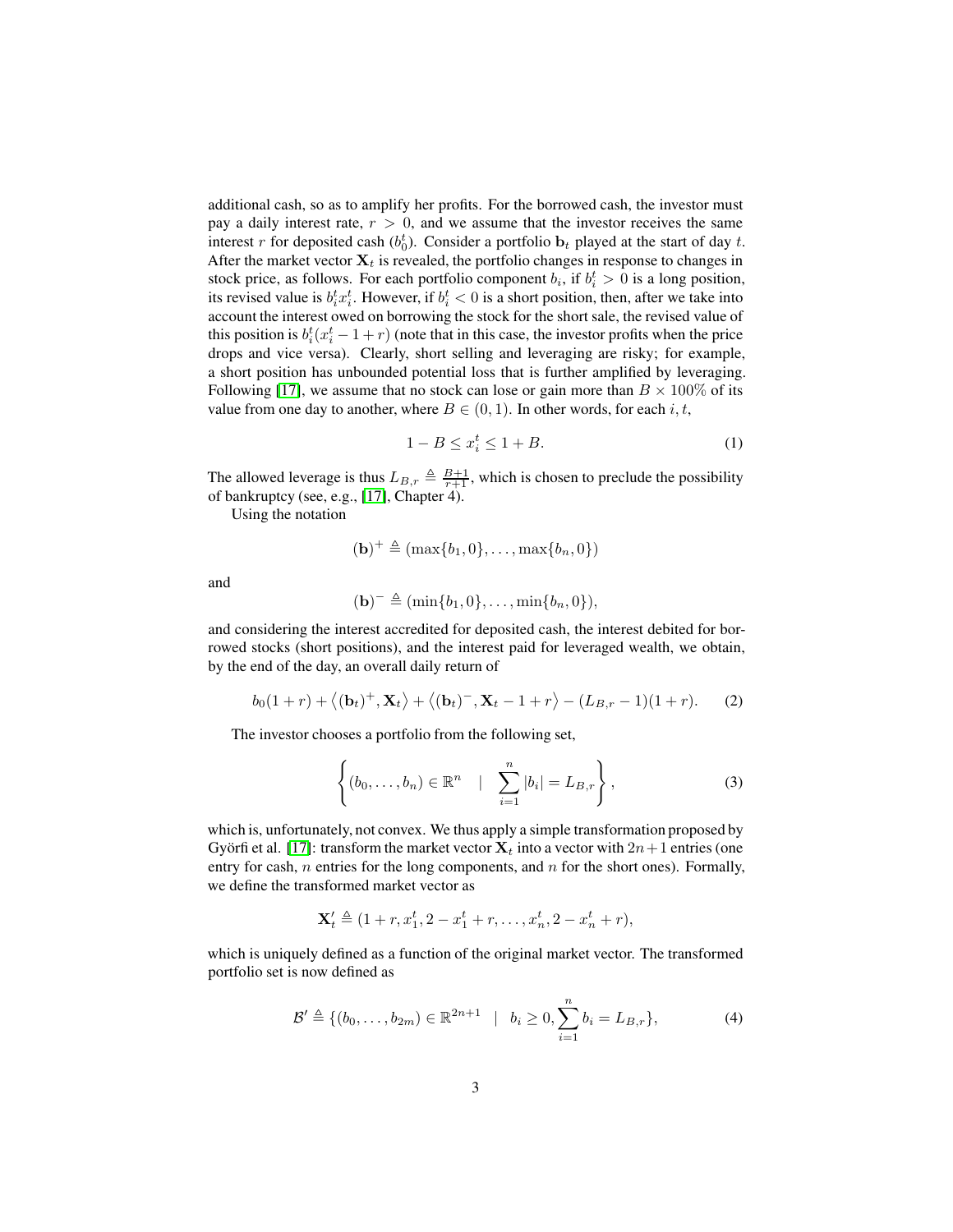which is an unnormalized simplex. With this transformed market vector and portfolio set, at the start of each trading day t, the player chooses a portfolio  $\mathbf{b}_t \in \mathcal{B}'$  based on the previous market sequences. It can easily be shown [\[17\]](#page-12-10) that by the end of day  $t$ , the player's daily multiplicative return is simplified to

$$
\langle \mathbf{b}_t, \mathbf{X}_t' \rangle - (L_{B,r} - 1)(1+r). \tag{5}
$$

With respect to a fixed stationary and ergodic process, we denote by  $X \triangleq \{X_t\}_{-\infty}^{\infty}$ the induced sequence of stationary and ergodic market vectors, and define the player's *investment strategy*, denoted by S, as a sequence of portfolios  $\mathbf{b}_1, \mathbf{b}_2, \ldots$  Then, assuming initial wealth of \$1, we obtain after  $T$  days the following cumulative wealth,

<span id="page-3-1"></span>
$$
R_T(\mathbf{S}, \mathbf{X}) \triangleq \prod_{t=1}^T \left( \langle \mathbf{b}_t, \mathbf{X}'_t \rangle - (L_{B,r} - 1)(1+r) \right). \tag{6}
$$

Defining the *average growth rate*,

$$
W_T(\mathbf{S}) \triangleq \frac{1}{T} \sum_{t=1}^T \log \left( \langle \mathbf{b}_t, \mathbf{X}'_t \rangle - (L_{B,r} - 1)(1+r) \right),\tag{7}
$$

we have

$$
R_T(\mathbf{S}, \mathbf{X}) = \prod_{t=1}^T \langle \mathbf{b}_t, \mathbf{X}_t \rangle = e^{\sum_{t=1}^T \log(\langle \mathbf{b}_t, \mathbf{X}_t \rangle - (L_{B,r} - 1)(1+r))} = e^{T W_T(\mathbf{S})}.
$$

Notice that maximizing  $W_T(S)$  is equivalent to maximizing  $R_T(S, X)$ . In Section [4](#page-4-0), we denote the summand of  $W_T(S)$  [\(7\)](#page-3-1) by

$$
\omega(\mathbf{b}_t, \mathbf{X}_t) \triangleq -\log\left(\left\langle \mathbf{b}_t, \hat{\mathbf{X}}_t \right\rangle - (L_{B,r} - 1)(1+r)\right). \tag{8}
$$

### 3 Introducing Risk

The traditional quantity for measuring financial risk is the variance (standard deviation) of the return. This measure, however, is criticized for being inadequate to measure risk. One of the reasons is its inability to distinguish between downside risk and upside risk (which corresponds to a desirable behavior). Various alternative measures have been proposed, such as the maximum drawdown, and value at risk (VaR). An axiomatic approach proposed by Artzner et al. [\[4\]](#page-11-8) identifies *coherent* risk measures, which satisfy the proposed axioms. Accordingly, the most popular coherent risk measure is *conditional value at risk* (CVaR). For any parameter  $\alpha \in (0,1)$ , CVaR<sub> $\alpha$ </sub> is essentially the average loss that the investor suffers on the  $(1 - \alpha)$ % worst returns. For a continuous, bounded mean random variable Z the CVaR<sub> $\alpha$ </sub> is defined as

<span id="page-3-0"></span><sup>&</sup>lt;sup>1</sup>By Kolmogorov's extension theorem [\[10\]](#page-11-9), the stationary and ergodic process  $(X_n)_1^{\infty}$  can be extended to  $(X_n)_{-\infty}^{\infty}$  such that the ergodicity holds for both  $n \to \infty$  and  $n \to -\infty$ .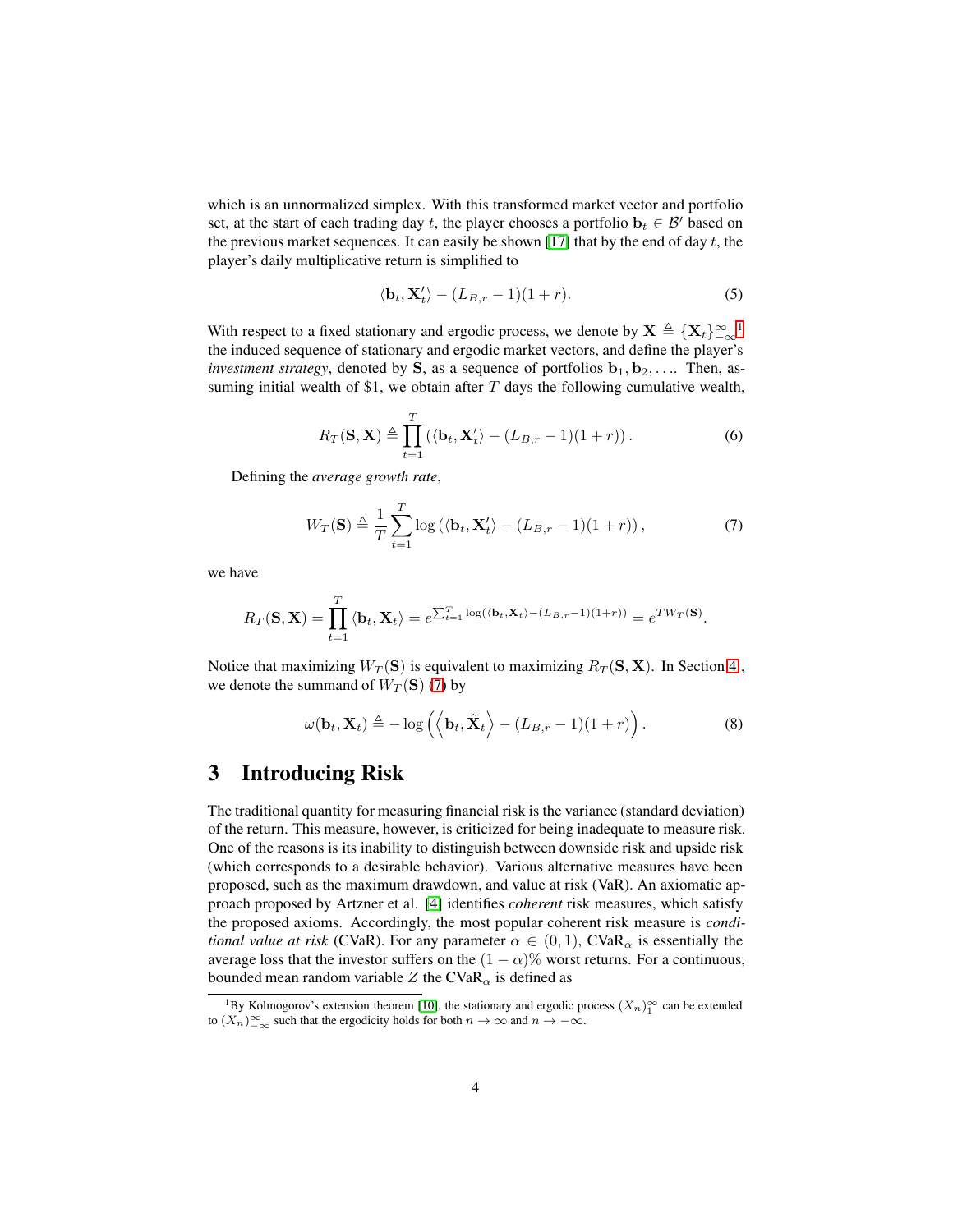**Definition 1** (CVaR<sub> $\alpha$ </sub>). Let Z be a continuous random variable representing loss. *Given a parameter*  $0 < \alpha < 1$ *, the CVaR*<sub> $\alpha$ </sub> *of Z is* 

$$
CVaR_{\alpha}(Z) = \mathbb{E}[Z \mid Z \ge \min\{c \mid \mathbb{P}_Z(Z \le c) \ge \alpha\}].
$$

Assuming that we already know the distribution of returns, a direct calculation of CVaR from the above formula requires a calculation of the  $(1-\alpha)$ % quantile followed by averaging over the left tail. Alternatively, it was shown in [\[36\]](#page-13-3) that  $CVaR_{\alpha}$  can be computed by solving the following convex optimization problem. Define

$$
\phi'(\mathbf{b}, c) \triangleq c + \frac{1}{1 - \alpha} \mathbb{E}\left[ (-\log(\langle \mathbf{b}, \mathbf{X} \rangle) - c)^{+} \right],\tag{9}
$$

where we overload the previously defined  $(\cdot)^+$  for vectors, and define for any scalar x,  $(x)^{+} \triangleq \max\{0, x\}.$ 

<span id="page-4-1"></span>**Theorem 1** ([\[36\]](#page-13-3)). *The function*  $\phi'(\mathbf{b}, c)$  *is convex and continuously differentiable. Moreover, the CVaR*<sub> $\alpha$ </sub> *of the loss associated with any portfolio* **b** *is* 

<span id="page-4-2"></span>
$$
CVaR_{\alpha}(\mathbf{b}) = \min_{c \in \mathbb{R}} \phi'(\mathbf{b}, c).
$$
 (10)

Theorem [1](#page-4-1) is essential to the development and analysis of our strategy. By our market boundedness assumption [\(1\)](#page-2-0), it follows that  $\omega(\mathbf{b}, X)$  is contained in  $[-M, M]$ for some  $M > 0$ . Thus, any c that minimizes Equation [\(10\)](#page-4-2) must reside in [−M, M]. For a complete proof of this simple fact, see [\[20\]](#page-12-1). In Section [4,](#page-4-0) we require the following definition,

$$
\mathcal{B} \triangleq \mathcal{B}' \times [-M, M].
$$

### <span id="page-4-0"></span>4 Optimality of  $W^*$

Let  $\mathcal{F}_{\infty}$  be the  $\sigma$ -algebra generated by the infinite past  $X_{-1}, X_{-2}, \ldots$ , and let  $\mathbb{P}_{\infty}$ , be the induced regular conditional probability distribution of  $X_0$  given the infinite past. Thus, all expectations w.r.t.  $X_0$  are conditional given the infinite past. A well-known result appearing in [\[3,](#page-11-2) [2\]](#page-11-10) proves the following upper bound on the asymptotic average growth rate of any investment strategy S under stationary and ergodic markets:

$$
\limsup_{T \to \infty} W_T(\mathbf{S}) \leq \mathbb{E} \left[ \max_{\mathbf{b} \in \mathcal{B}'} \mathbb{E}_{\mathbb{P}_{\infty}} \left[ -\omega(\mathbf{b}, \mathbf{X}_0) \right] \right]. \tag{11}
$$

Over the years, several algorithms achieving this asymptotic bound were proposed [\[18,](#page-12-4) [16,](#page-11-3) [19\]](#page-12-3) (for the case of long-only portfolios).

Our goal is to achieve the optimal asymptotic average growth rate while keeping the CVaR bounded. By Theorem [1,](#page-4-1) the desired growth rate is given by the solution to the following minimization problem,

<span id="page-4-3"></span>
$$
\begin{array}{ll}\n\text{minimize} & \mathbb{E}_{\mathbb{P}_{\infty}}[\omega(\mathbf{b}, \mathbf{X}_0)] \\
\text{subject to} & \phi(\mathbf{b}, c) \leq \gamma,\n\end{array} \tag{12}
$$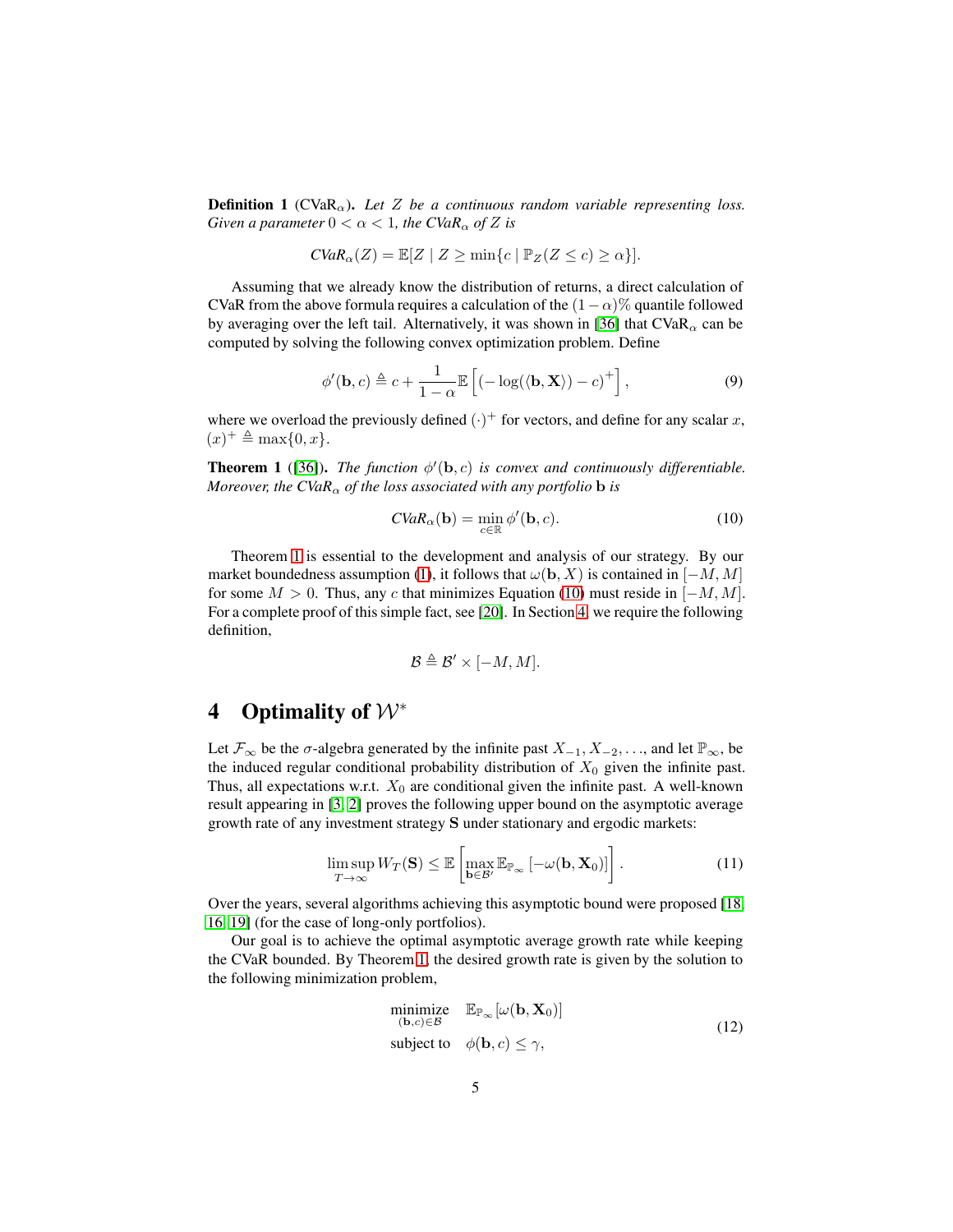where

$$
\phi(\mathbf{b},c) \triangleq c + \frac{1}{1-\alpha} \mathbb{E}_{\mathbb{P}_{\infty}} \left[ (-\log(\langle \mathbf{b}, \mathbf{X} \rangle) - c)^{+} \right].
$$

Optimization problem [\(12\)](#page-4-3) motivates a definition of a γ*-bounded strategy*, whose longterm average CVaR, calculated according to the available information at the beginning of each round, is bounded by  $\gamma$ .

Definition 2 (γ-bounded strategy). *An investment strategy* S *will be called* γ*-bounded if, almost surely,*

$$
\limsup_{T\to\infty}\frac{1}{T}\sum_{i=1}^T\min_{c\in\mathbb{R}}\left(c+\frac{1}{1-\alpha}\mathbb{E}_{\mathbb{P}_{X_i|X_0^{i-1}}}\left[\left(-\log(\langle\mathbf{b},\mathbf{X}\rangle)-c\right)^+\right]\right)\leq\gamma.
$$

*The set of all*  $\gamma$ *-bounded strategies is denoted*  $S_{\gamma}$ *.* 

Clearly, there is always a solution to optimization problem [\(12\)](#page-4-3), and therefore,  $\mathcal{S}_{\gamma} \neq \emptyset$ . For example, the vacuous strategy that always invests everything in cash is  $\gamma$ -bounded for any  $\gamma > 0$ . Let  $(\mathbf{b}^*, c^*_\infty)$  be a solution to [\(12\)](#page-4-3). Define the  $\gamma$ -*feasible optimal value* as

$$
\mathcal{W}^* \triangleq \mathbb{E}\left[\mathbb{E}_{\mathbb{P}_{\infty}}\left[\omega(\mathbf{b}^*_{\infty}, X_0)\right]\right] \ a.s.
$$

Optimization problem [\(12\)](#page-4-3) is convex over  $\beta$ , which in turn is a compact and convex subset of  $\mathbb{R}^{2n+2}$ . Therefore, the problem is equivalent to finding the saddle-point of the Lagrangian function [\[5\]](#page-11-11), namely,

<span id="page-5-3"></span><span id="page-5-0"></span>
$$
\min_{(\mathbf{b},c)\in\mathcal{B}} \max_{\lambda\in\mathbb{R}^+} \mathcal{L}((\mathbf{b},c),\lambda),\tag{13}
$$

where the Lagrangian is

$$
\mathcal{L}((\mathbf{b},c),\lambda) \triangleq \mathbb{E}_{\mathbb{P}_{\infty}}\left[\omega(\mathbf{b},X_0)\right] + \lambda \left(\phi(\mathbf{b},c) - \gamma\right). \tag{14}
$$

Let  $\lambda_{\infty}^{*}$  be the value of  $\gamma$  optimizing [\(13\)](#page-5-0), and assume it is unique.<sup>[2](#page-5-1)</sup> It is possible to identify a constant  $\lambda_{\max}$  such that  $\lambda_{\max} > \lambda_{\infty}^*$  [\[32\]](#page-13-2). With this constant available, we set  $\Lambda \triangleq [0, \lambda_{\text{max}}].$ 

Our first result is that  $W^*$  bounds the performance of any strategy in  $S_\gamma$ . This result, as stated in Theorem [2,](#page-5-2) is a generalization of the well-known result of [\[2\]](#page-11-10) regarding the best possible performance for wealth alone (without constraints).

<span id="page-5-2"></span>**Theorem 2** (Optimality of  $W^*$ ). *For any investment strategy*  $S \in S_\gamma$  *whose portfolios are*  $\mathbf{b}_1, \mathbf{b}_2, \ldots$ *, the following holds a.s.* 

$$
\liminf_{T \to \infty} \frac{1}{T} \sum_{i=1}^T \omega(\mathbf{b}_i, X_i) \geq \mathcal{W}^*.
$$

<span id="page-5-1"></span><sup>&</sup>lt;sup>2</sup>If it is not unique, we can define an  $\epsilon$ -regularized Lagrangian and obtain an  $\epsilon$ -optimal solution.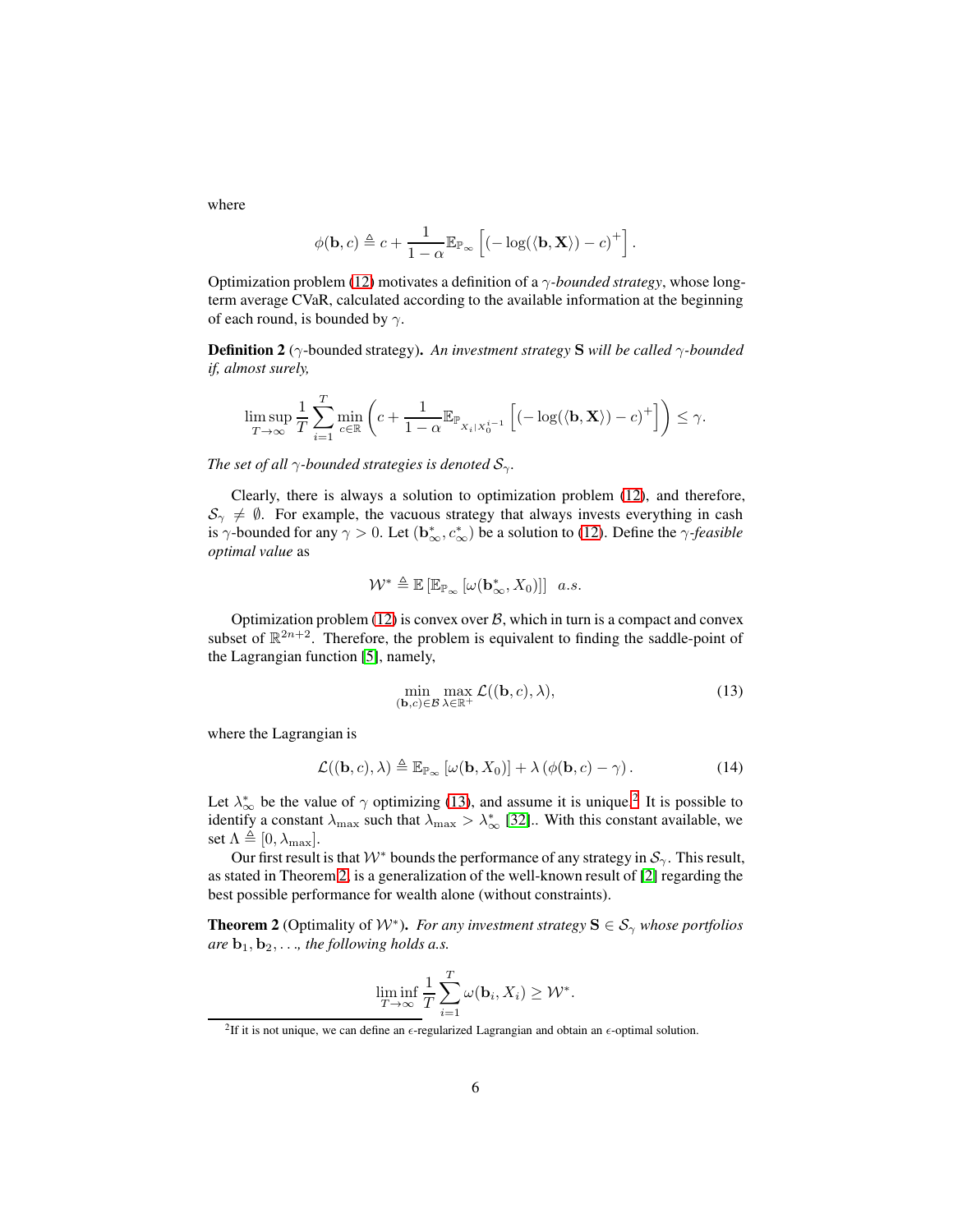From Theorem [2](#page-5-2) it follows that an investment strategy,  $S \in S_{\gamma}$ , is optimal if, for any bounded, stationary and ergodic process  $\{X_i\}_{-\infty}^{\infty}$ ,

<span id="page-6-1"></span>
$$
\lim_{T \to \infty} \frac{1}{T} \sum_{i=1}^{T} \omega(\mathbf{b}_i, X_i) = \mathcal{W}^* \ a.s.
$$
 (15)

<span id="page-6-0"></span>We find just such a strategy in Section [5.](#page-6-0)

## 5 CVaR-Adjusted Nearest Neighbor Investment Strategy

In this section we present an investment strategy in  $S \in S_{\gamma}$  that satisfies [\(15\)](#page-6-1). The strategy, which we call *CVaR-Adjusted Nearest Neighbor*, henceforth CANN, is summarized in the pseudo-code in Algorithm [1.](#page-7-0) To define the strategy we require the following definition of the *instantaneous Lagrangian*:

$$
l(\mathbf{b}, c, \lambda, x) \triangleq \omega(\mathbf{b}, x) + \lambda \left( c + \frac{1}{1 - \alpha} \left( \omega(\mathbf{b}, x) - c \right)^{+} - \gamma \right). \tag{16}
$$

The strategy maintains a countable array of experts  $\{H_{k,l}\}$ , where on each day t an expert  $H_{k,l}$  outputs a triplet  $(\mathbf{b}^t_{k,l}, c^t_{k,l}, \lambda^t_{k,l}) \in \mathcal{B} \times \Lambda$ , defined to be the minimax solution corresponding to an empirical distribution using nearest neighbor estimates (see details below). We prove that, as t grows, those empirical estimates converge (weakly) to  $\mathbb{P}_{\infty}$ and thus converge to  $W^*$ . Each day t, CANN outputs a prediction  $(\mathbf{b}_t, c_t, \lambda_t) \in \mathcal{B} \times \Lambda$ . The sequence of predictions  $(b_1, c_1), (b_2, c_2), \ldots$  output by CANN is designed to minimize the average loss,  $\frac{1}{T} \sum_{i=1}^{T} l(\mathbf{b}, c, \lambda_i, x_i)$ . Similarly, the sequence of predictions  $\lambda_1, \lambda_2, \ldots$  is designed to maximize the average loss,  $\frac{1}{T} \sum_{i=1}^T l(\mathbf{b}_i, c_i, \lambda, x_i)$ . Each of  $(b_i, c_i)$  and  $\lambda_i$  is generated by aggregating the experts' predictions  $(b, c)_{k,l}^i$  and  $\lambda_{k,l}^i$ ,  $k, l = 1, 2, \ldots$ , respectively. In order to ensure that CANN will perform as well as any other expert for both the  $(b, c)$  and  $\lambda$  predictions, we apply, twice simultaneously, the Weak Aggregating Algorithm of [\[38\]](#page-13-4), and [\[23\]](#page-12-11). It will also ensure that the average loss of the strategy will converge a.s. to  $W^*$ .

We now turn to defining the countable set of experts  $\{H_{k,h}\}\$ : For each  $h = 1, 2, \ldots$ , we choose  $p_h \in (0,1)$  such that for the sequence  $\{p_h\}_{h=1}^{\infty}$ ,  $\lim_{h\to\infty} p_h = 0$ . Setting  $h = |np_h|$ , for expert  $H_{k,h}$  we define, for a fixed  $k \times n$ -dimensional vector, denoted w, the following set,

 $B_{k,h}^{w,(1,n)} \triangleq \{x_i \mid k+1 \leq i \leq n, X_{i-k}^{i-1} \text{ is among the } \hat{h} \text{ nearest neighbors of } w \text{ among } X_1^k, \ldots, X_{n-k}^{n-1} \},$ where  $X_j^{j+k} \triangleq (\mathbf{X}_j, \dots, \mathbf{X}_{j+k}) \in \mathbb{R}^{k \times n}$ .

Thus, expert  $H_{k,h}$  has a window of length k and it looks for the h euclidean nearest-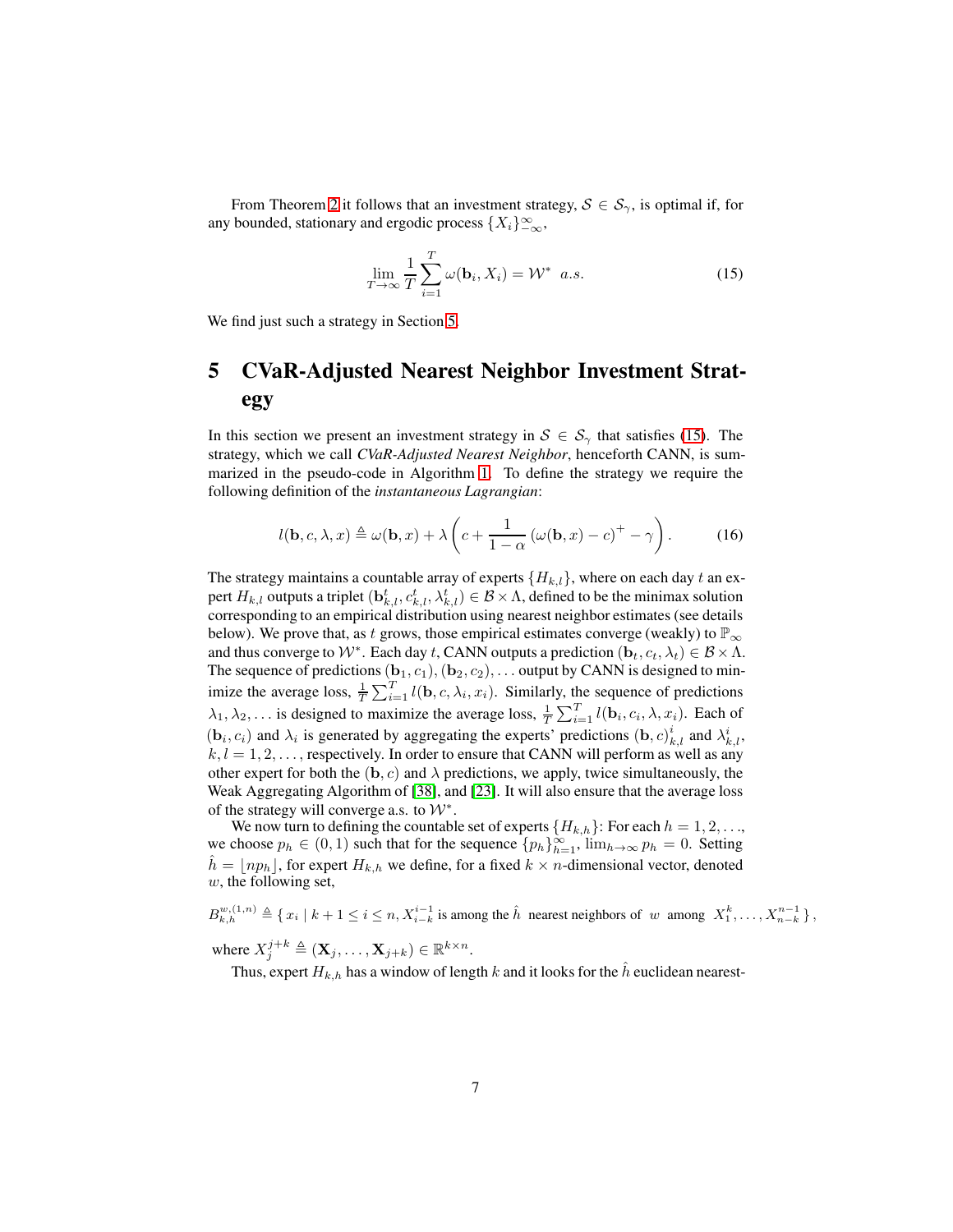<span id="page-7-0"></span>Algorithm 1 CVaR-Adjusted Nearest Neighbor Investment Strategy (CANN)

**Input:** Countable set of experts  ${H_{k,h}}$ ,  $\alpha > 0$  ( $\mathbf{b}_0, c_0$ )  $\in \mathcal{B}$   $\lambda_0 \in \Lambda$ , initial probability  $\{\beta_{k,h}\},\$ For  $t = 0$  to  $\infty$ Play  $\mathbf{b}_t, c_t, \lambda_t$ . Nature reveals market vector  $\mathbf{X}_t$ Suffer loss  $l(\mathbf{b}_t, c_t, \lambda_t, x_t)$ . Update the cumulative loss of the experts

$$
l_{(\mathbf{b},c),t}^{k,h} \triangleq \sum_{i=0}^{t} l(\mathbf{b}_{k,h}^i, c_{k,h}^i, \lambda_i, x_i) \qquad l_{\lambda,t}^{k,h} \triangleq \sum_{i=0}^{t} l(\mathbf{b}_i, c_i, \lambda_{k,h}^i, x_i)
$$

Update experts' weights

$$
\begin{split} w_{t+1,(\mathbf{b},c)}^{(k,h)} \triangleq \beta_{k,h} \exp\left(-\frac{1}{\sqrt{t}}l_{(\mathbf{b},c),t}^{k,h}\right) \\ p_{t+1,(\mathbf{b},c)}^{(k,h)} \triangleq \frac{w_{t+1,(\mathbf{b},c)}^{(k,h)}}{\sum_{h=1}^{\infty}\sum_{k=1}^{\infty}w_{t+1,(\mathbf{b},c)}^{(k,h)}} \end{split}
$$

Update experts' weights  $w_{n+1}^{\lambda,(k,h)}$ 

$$
w_{t+1,\lambda}^{(k,h)} \triangleq \beta_{k,h} \exp\left(\frac{1}{\sqrt{t}} l_{\lambda,t}^{k,h}\right)
$$

$$
p_{t+1,\lambda}^{(k,h)} \triangleq \frac{w_{t+1,\lambda}^{(k,h)}}{\sum_{h=1}^{\infty} \sum_{k=1}^{\infty} w_{t+1,\lambda}^{(k,h)}}
$$

Choose  $\mathbf{b}_{t+1}, c_{t+1}$  and  $\lambda_{t+1}$  as follows

$$
\mathbf{b}_{t+1} = \sum_{k,h} p_{t+1,(\mathbf{b},c)}^{(k,h)} \mathbf{b}_{k,h}^{t+1} \quad c_{t+1} = \sum_{k,h} p_{t+1,(\mathbf{b},c)}^{(k,h)} c_{k,h}^{t+1} \quad \lambda_{t+1} = \sum_{k,h} p_{t+1,\lambda}^{(k,h)} \lambda_{k,h}^{t+1}
$$

End For

neighbors of  $w$  in the past. We define also

$$
h_{k,h}^{(\mathbf{b},c)}(X_1^{n-1},w) \triangleq \arg\min_{(\mathbf{b},c)\in\mathcal{B}}\left(\max_{\lambda\in\Lambda}\frac{1}{|B_{k,h}^{w,(1,n)}|}\sum_{x_i\in B_{k,h}^{w,(1,n)}}l_{k,l,n}(\mathbf{b},c,\lambda,x_i)\right)
$$

$$
h_{k,h}^{\lambda}(X_1^{n-1},w) \triangleq \arg\max_{\lambda\in\Lambda}\left(\min_{(\mathbf{b},c)\in\mathcal{B}}\frac{1}{|B_{k,h}^{w,(1,n)}|}\sum_{x_i\in B_{k,h}^{w,(1,n)}}l_{k,l,n}(\mathbf{b},c,\lambda,x_i)\right)
$$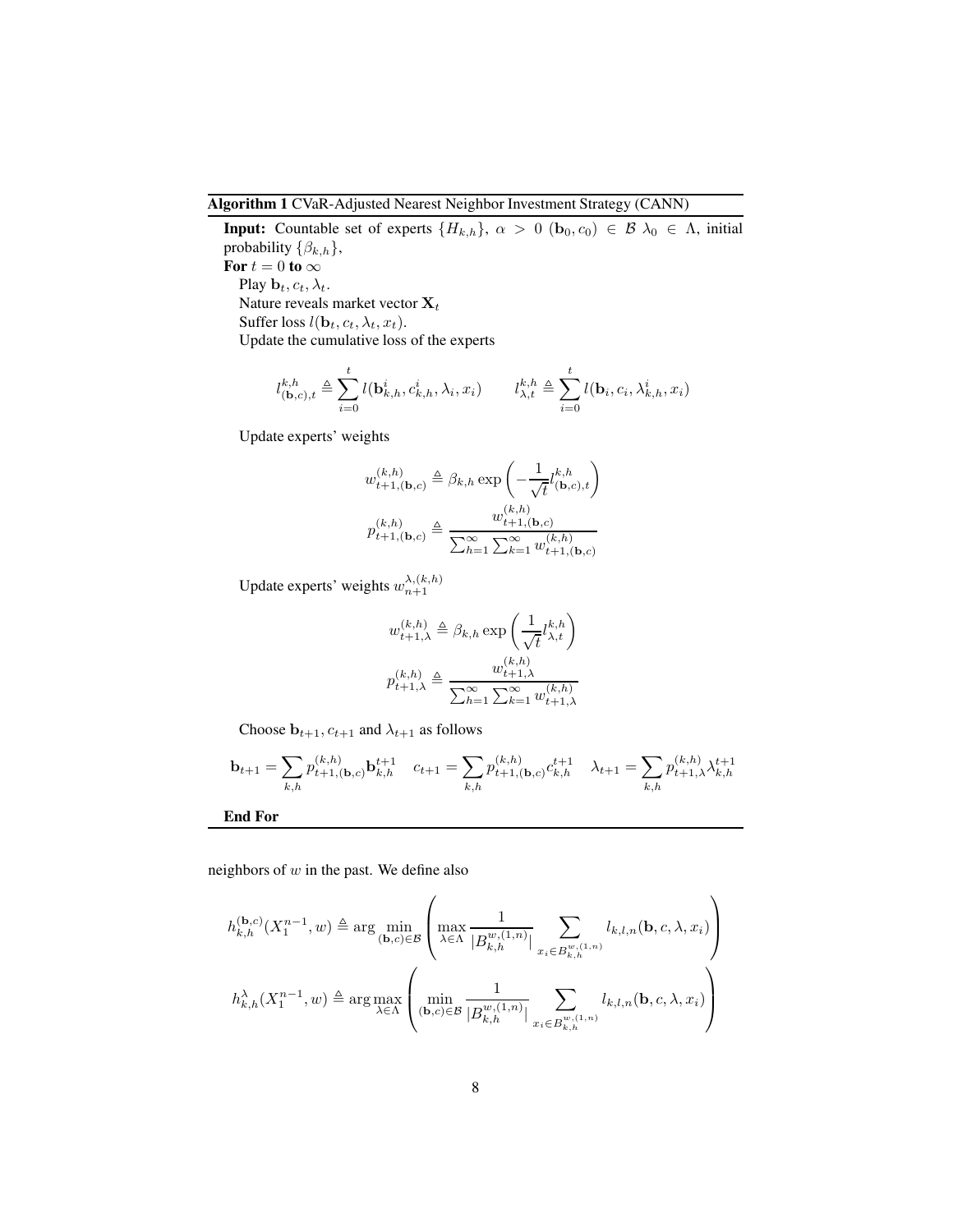$$
l_{k,h,n}(\mathbf{b},c,\lambda,x_i) \triangleq l(\mathbf{b},c,\lambda,x_i) + (||(\mathbf{b},c)||^2 - ||\lambda||^2) \left(\frac{1}{n} + \frac{1}{h} + \frac{1}{k}\right),
$$

Using the above, we define the predictions of  $H_{k,h}$  to be:

$$
H_{k,h}^{(\mathbf{b},c)}(X_1^{n-1}) = h_{k,h}^{(\mathbf{b},c)}(X_1^{n-1}, X_{n-k}^{n-1}), \ n = 1, 2, 3, \dots
$$
 (17)

$$
H_{k,h}^{\lambda}(X_1^{n-1}) = h_{k,h}^{\lambda}(X_1^{n-1}, X_{n-k}^{n-1}), \ n = 1, 2, 3, \dots
$$
 (18)

Note that  $l_{k,h,n}(\mathbf{b}, c, \lambda, x)$  is an approximation of  $l(\mathbf{b}, c, \lambda, x)$ , which guarantees that the minimax solution of every expert is unique. This technicality is used in the proof of Theorem [3.](#page-8-0)

A γ-bounded investment strategy is called γ*-universal* if its asymptotic average growth rate is not worse than any  $\gamma$ -bounded strategy. Theorem [3](#page-8-0) below states that the CANN strategy, applied on the experts defined above, is  $\gamma$ -universal. We note that the theorem utilizes a standard assumption (see, e.g., [\[8,](#page-11-12) [19\]](#page-12-3)). The proof of this theorem appears in the supplementary material. The main idea is to show first that the minimax [\(13\)](#page-5-0) value of the Lagrangian [\(14\)](#page-5-3) is continuous with respect to the probability measure. Then, we prove that the minimax measurable selection (which gives the optimal actions) is also continuous and every accumulation point of induced sequence of optimal actions is optimal.

<span id="page-8-0"></span>**Theorem 3** ( $\gamma$ -universality). Assume that for any vector  $w \in \mathbb{R}^{n \times k}$  the random variable  $||X_1^k - w||$  has a continuous distribution. Then, for any  $\gamma > 0$  and for any bounded *process* {Xi}<sup>∞</sup> −∞*, CANN is* γ*-universal.*

### 6 Empirical results

To apply the CANN strategy, we implemented it with a finite set of experts, and in this section we present our empirical results on some standard datasets. One objective of our experiments is to examine how well CANN maintains the CVaR constrains. Another objective is to compare it to several well-known adversarial no-regret portfolio selection algorithms and to stochastically universal strategies. The benchmark algorithms we tested are:

- Best Constant Rebalancing Portfolio (BCRP) [\[11\]](#page-11-0): The BCRP is the optimal strategy in *hindsight* whenever market sequences are i.i.d.
- Cover's Universal Portfolios (UP) [\[11\]](#page-11-0) , Exponentiated Gradient (EG) [\[21\]](#page-12-9), Online Newton Steps (ONS) [\[1\]](#page-11-6): These algorithms guarantee sub-linear regret w.r.t. the wealth achieved by BCRP.
- The nearest-neighbor based strategy (long-only and non-leveraged) of Györfi et al.  $(\mathcal{B}_{NN})$  [\[19\]](#page-12-3):  $\mathcal{B}_{NN}$ , which is a (stochastically) universal strategy whose asymptotic growth rate is optimal when the market follows a stationary and ergodic process.

for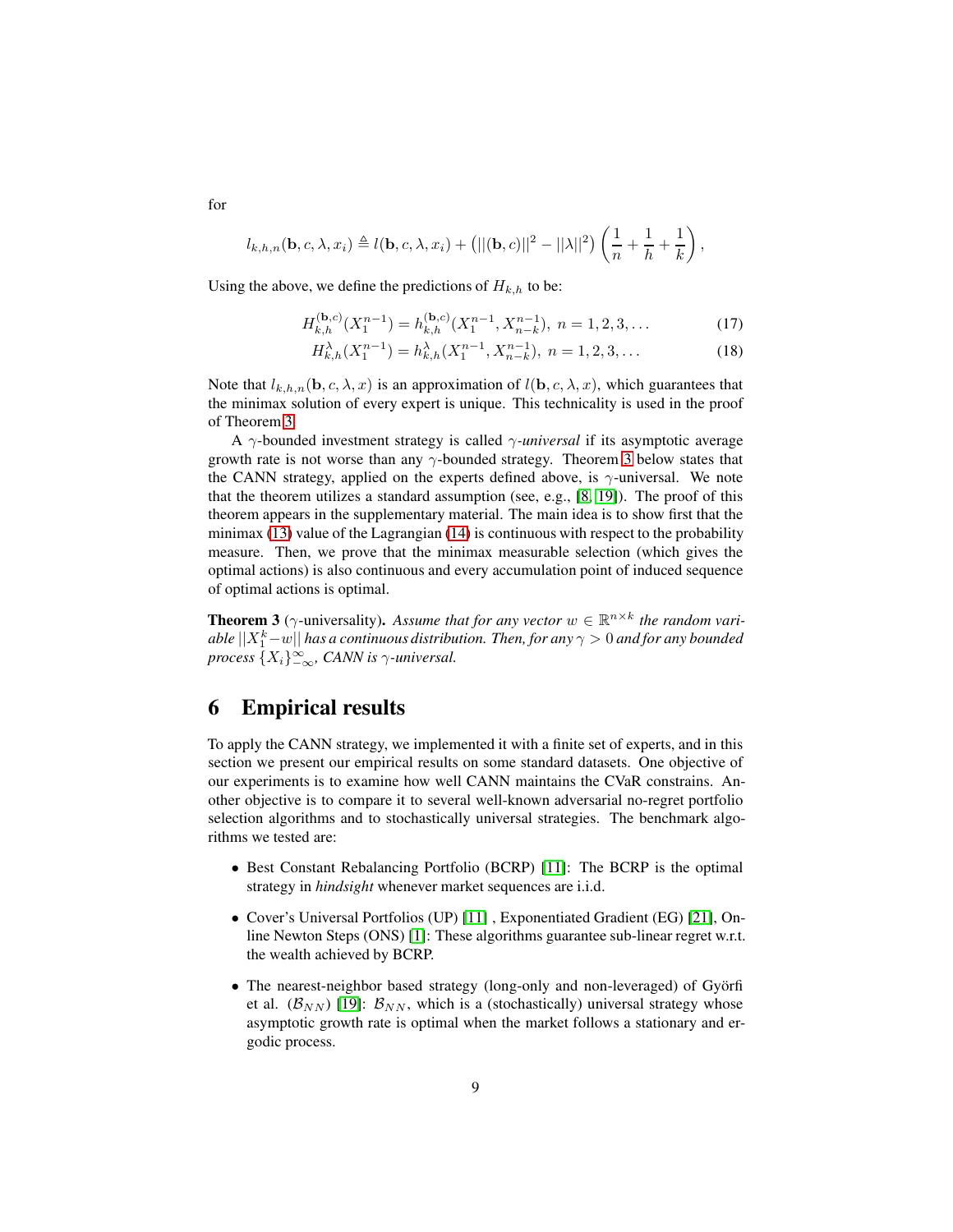Table 1: Wealth of CANN and benchmark algorithms.

<span id="page-9-1"></span><span id="page-9-0"></span>

|  |  |  | DATASET BCRP UP EG ONS $\mathcal{B}_{NN}$ $\mathcal{B}_{NN}^L$ (CANN.05) |  |
|--|--|--|--------------------------------------------------------------------------|--|
|  |  |  |                                                                          |  |
|  |  |  |                                                                          |  |

Table 2: CVaR<sub>0.95</sub> of CANN with different values of  $\gamma$ .

|                                    | DATASET $\mathcal{B}_{NN}^L$ CANN.05 CANN.04 CANN.03 CANN.02 CANN.01 |          |          |          |          |
|------------------------------------|----------------------------------------------------------------------|----------|----------|----------|----------|
| NYSE 6.3% 3.2%<br>MSCI 7.76% 4.44% |                                                                      | $2.9\%$  | $2.46\%$ | $1.86\%$ | $1.24\%$ |
|                                    |                                                                      | $3.81\%$ | $2.98\%$ | $2.27\%$ | $1.59\%$ |

### • The nearest-neighbor based strategy (with short and leveraged):  $\mathcal{B}_{NN}^L$

The experiments were conducted on two datasets that were used in many previous works (see, e.g., [\[25,](#page-12-7) [26,](#page-12-0) [9\]](#page-11-13)). The first is the NYSE dataset, which consists of 23 stocks between the years 1985-1995. The second is the MSCI dataset, which consists of 24 stocks between the years 2006-2010. Following [\[17,](#page-12-10) [22\]](#page-12-12), for both datasets we used a daily interest rate of  $r = 0.000245$  and set  $B = 0.4$ , which implies that  $L_{B,r} = 2.49$ . While this interest rate is higher than the true rate in 2010, this choice only reduces the returns of our algorithm, which rarely deposits cash and must pay a lot for short selling and loans. Similarly to the implementation of  $\mathcal{B}_{NN}$  [\[19\]](#page-12-3), our implementation of CANN took the following experts,  $k = 1, \ldots, 5$   $h = 1, \ldots, 10$ , for a total of 50 experts, and we set  $p_l = \frac{1}{20} + \frac{h-1}{18}$ . The initial expert prior was set to be uniform and we chose the typical value of  $\alpha = 0.95$  for the calculation of CVaR. The hyper-parameters for the benchmark algorithms were according to [\[28\]](#page-12-13).

Table [1](#page-9-0) presents the total wealth of all the algorithms, where CANN was applied was  $\gamma = 0.05$ . It is evident that the stochastically universal algorithms are superior to all the worst-case universal algorithms. In Figure [2](#page-10-0) we present the smoothed PDF of the returns of both  $\mathcal{B}_{NN}^L$  and our algorithm. The left tails of these PDFs show that our algorithm effectively decreases the losses. Another interesting aspect of our strategy is its lower variance. We conducted another experiment where we applied CANN with different choices of  $\gamma$  in the range [0.01, 0.07]. The results are presented in Table [2,](#page-9-1) where the  $CVaR<sub>0.95</sub>$  is presented, and in Figure [1,](#page-10-1) where the y-axis shows the average return is presented and on the x-axis shows the CVaR<sub>0.95</sub>. It can be seen that lower  $\gamma s$ result in less risky strategies. Moreover, the concave shape suggests that by choosing an appropriate  $\gamma$ , one may achieve a better mean-CVaR trade-off.

### 7 Concluding Remarks

In this paper we introduced the CVaR-adjusted nearest-neighbor portfolio selection strategy, which is the first CVaR-adjusted universal portfolio selection strategy when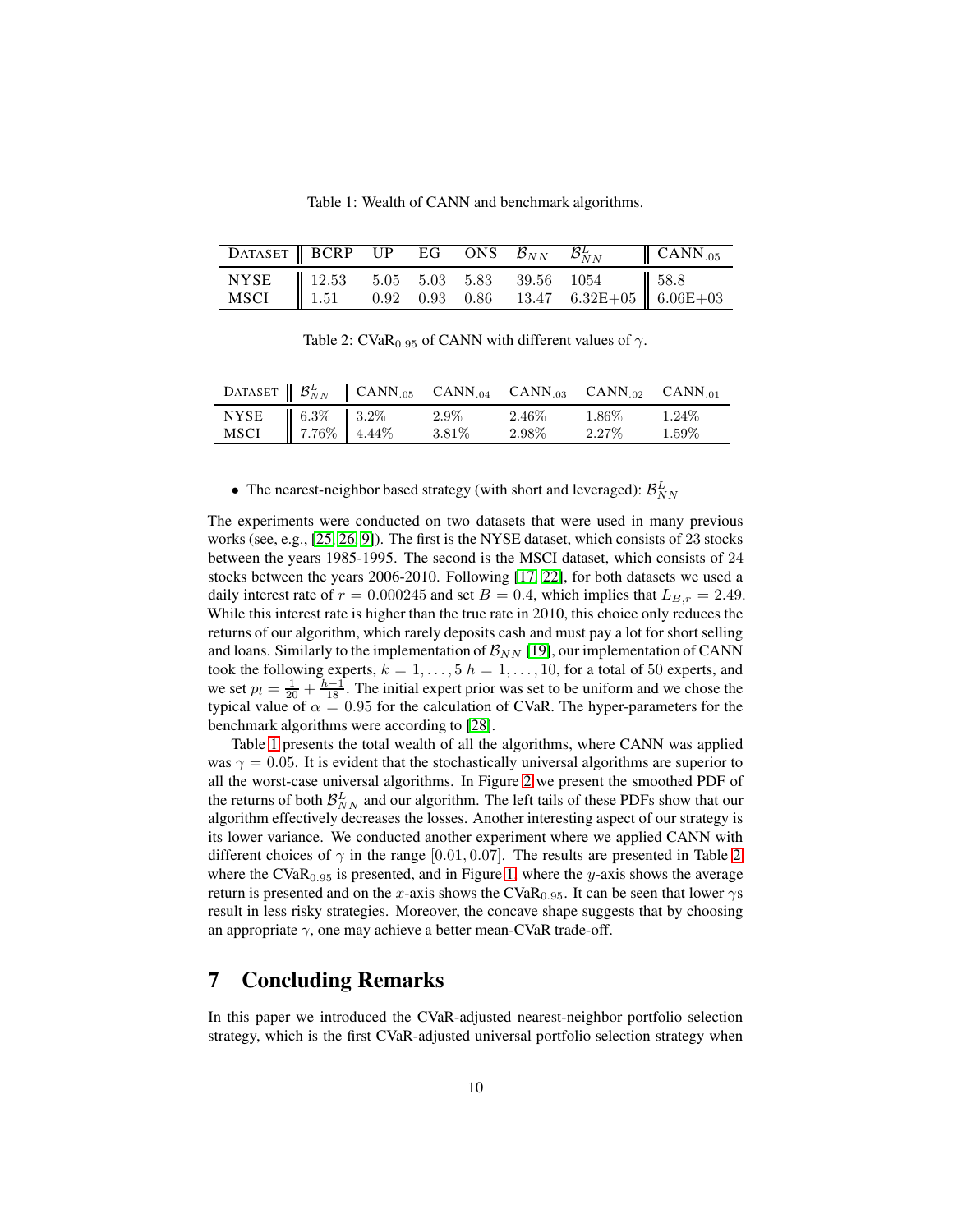<span id="page-10-1"></span>



<span id="page-10-0"></span>

Figure 2: Empirical PDF

the underlying market process is stationary and ergodic. It should be noted that it is possible to revise our method to work with other modern measures of risk such as the *optimized certainty equivalent* [\[6\]](#page-11-14), *distortion risk measures* (mixture of CVaR) [\[14,](#page-11-15) [24\]](#page-12-14), and *law-invariant coherent risk measures* [\[24\]](#page-12-14).

Early works in modern finance assumed that markets are stochastic and very simple (e.g., the returns are normally distributed) [\[35,](#page-13-5) [33\]](#page-13-6). This modeling assumption was later found to be too simplistic [\[30\]](#page-12-2). At the other extreme, Cover initiated the study of adversarial portfolio selection whereby stock prices are controlled by an adversary. Neither extreme led to overly effective strategies. It appears that a more sophisticated stochastic modeling, as we pursue here, can lead to effective strategies; however, despite the empirical success of these methods, the bounds that can be obtained are asymptotic. To overcome this barrier, additional, and possibly strong, assumptions on the market process will be required. In the future, we wish to pursue finite sample guarantees while not over-committing to dubious assumptions.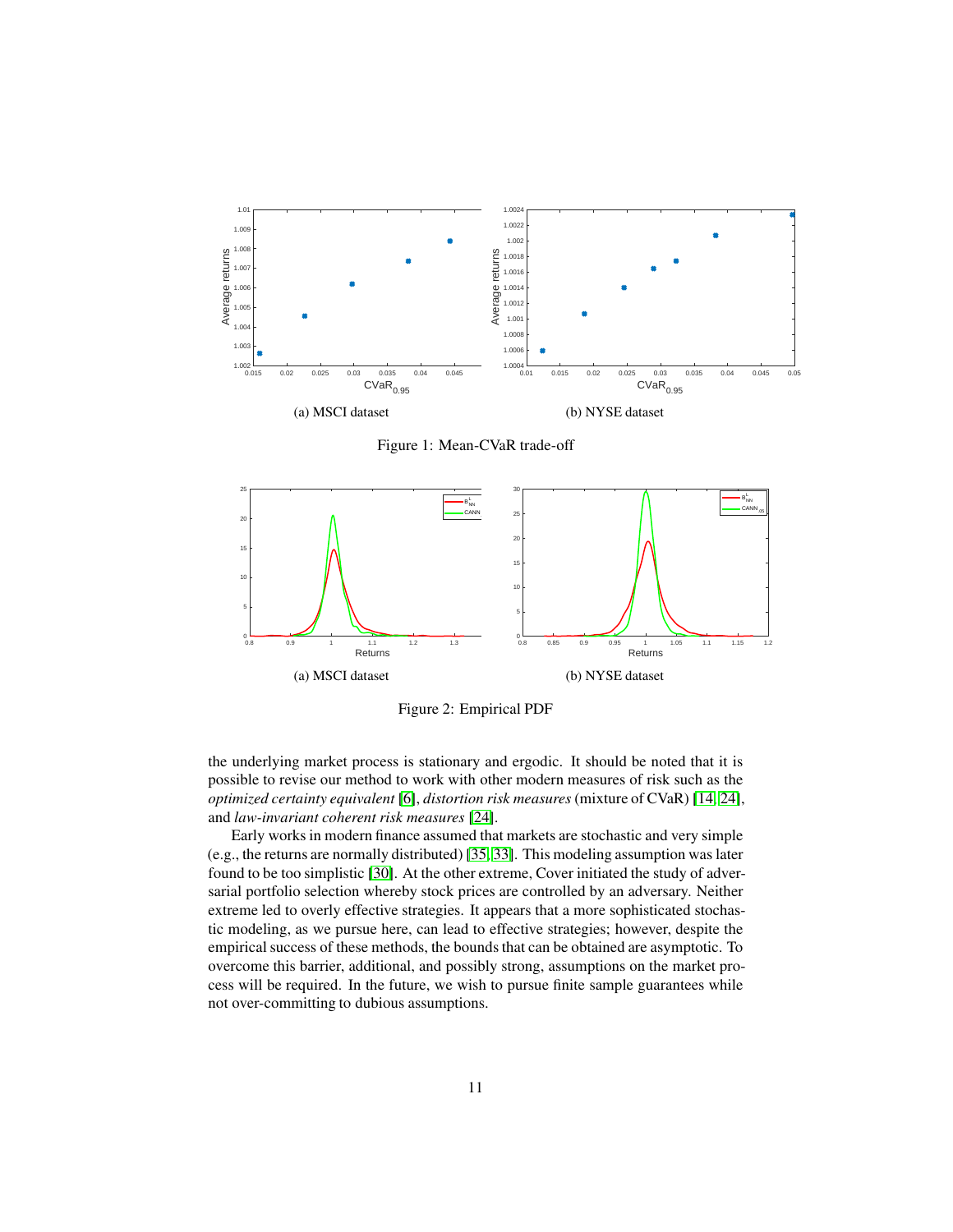### <span id="page-11-6"></span>References

- [1] A. Agarwal, E. Hazan, S. Kale, and R.E. Schapire. Algorithms for portfolio management based on the newton method. In *Proceedings of the 23rd International Conference on Machine Learning*, pages 9–16. ACM, 2006.
- <span id="page-11-10"></span><span id="page-11-2"></span>[2] P.H. Algoet. The strong law of large numbers for sequential decisions under uncertainty. *IEEE Transactions on Information Theory*, 40(3):609–633, 1994.
- [3] P.H. Algoet and T.M. Cover. Asymptotic optimality and asymptotic equipartition properties of log-optimum investment. *The Annals of Probability*, pages 876–898, 1988.
- <span id="page-11-11"></span><span id="page-11-8"></span>[4] P. Artzner, F. Delbaen, J.M. Eber, and D. Heath. Coherent measures of risk. *Mathematical finance*, 9(3):203–228, 1999.
- <span id="page-11-14"></span>[5] A. Ben-Tal and A. Nemirovsky. Optimization iii. *Lecture Notes*, 2012.
- <span id="page-11-7"></span>[6] A. Ben-Tal and M. Teboulle. An old-new concept of convex risk measures: the optimized cerrtainty equivalent. *Mathematical Finance*, 17(3):449–476, 2007.
- [7] Shalabh Bhatnagar, Doina Precup, David Silver, Richard S Sutton, Hamid R Maei, and Csaba Szepesvári. Convergent temporal-difference learning with arbitrary smooth function approximation. In *Advances in Neural Information Processing Systems*, pages 1204–1212, 2009.
- <span id="page-11-12"></span>[8] G. Biau and B. Patra. Sequential quantile prediction of time series. *IEEE Transactions on Information Theory*, 57(3):1664–1674, 2011.
- <span id="page-11-13"></span>[9] A. Borodin, R. El-Yaniv, and V. Gogan. Can we learn to beat the best stock? *Journal of Artificial Intelligence Research*, pages 579–594, 2004.
- <span id="page-11-9"></span>[10] Leo Breiman. Probability, volume 7 of classics in applied mathematics. *Society for Industrial and Applied Mathematics (SIAM), Philadelphia, PA*, 1992.
- <span id="page-11-4"></span><span id="page-11-0"></span>[11] T.M. Cover. Universal portfolios. *Mathematical Finance*, 1(1):1–29, 1991.
- [12] L. Devroye, L. Györfi, and G. Lugosi. *A probabilistic theory of pattern recognition*, volume 31. Springer Science & Business Media, 2013.
- <span id="page-11-1"></span>[13] E. Even-Dar, M. Kearns, and J. Wortman. Risk-sensitive online learning. In *Algorithmic Learning Theory*, pages 199–213. Springer, 2006.
- <span id="page-11-15"></span>[14] H. Föllmer and A. Schied. Convex measures of risk and trading constraints. *Finance and stochastics*, 6(4):429–447, 2002.
- <span id="page-11-5"></span>[15] L. Györfi, G. Lugosi, and G. Morvai. A simple randomized algorithm for sequential prediction of ergodic time series. *IEEE Transactions on Information Theory*, 45(7):2642–2650, 1999.
- <span id="page-11-3"></span>[16] L. Györfi, G. Lugosi, and F. Udina. Nonparametric kernel-based sequential investment strategies. *Mathematical Finance*, 16(2):337–357, 2006.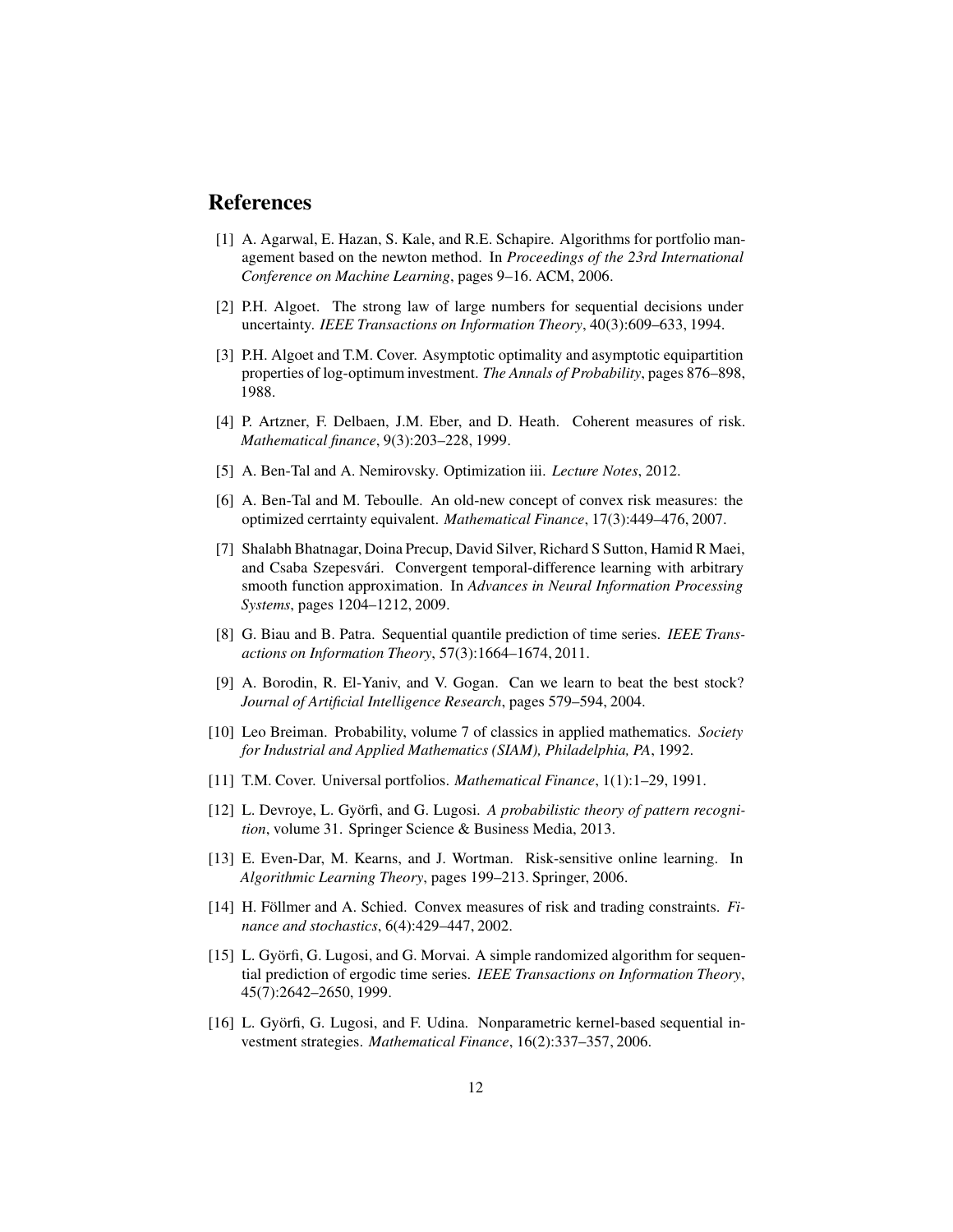- <span id="page-12-10"></span><span id="page-12-4"></span>[17] L. Györfi, G. Ottucsák, and H. Walk. *Machine Learning for Financial Engineering*, volume 8. World Scientific, 2012.
- <span id="page-12-3"></span>[18] L. Györfi and D. Schäfer. Nonparametric prediction. *Advances in Learning Theory: Methods, Models and Applications*, 339:354, 2003.
- [19] L. Györfi, F. Udina, and H. Walk. Nonparametric nearest neighbor based empirical portfolio selection strategies. *Statistics & Decisions, International Mathematical Journal for Stochastic Methods and Models*, 26(2):145–157, 2008.
- <span id="page-12-9"></span><span id="page-12-1"></span>[20] W. Haskell, H. Xu, Q. Chao, and Y. Zhiyue. Online risk-aware optimization. 2016.
- [21] D.P. Helmbold, R.E. Schapire, Y. Singer, and M.K. Warmuth. On-line portfolio selection using multiplicative updates. *Mathematical Finance*, 8(4):325–347, 1998.
- <span id="page-12-12"></span>[22] N. Johnson and A. Banerjee. Structured hedging for resource allocations with leverage. In *Proceedings of the 21th ACM SIGKDD International Conference on Knowledge Discovery and Data Mining*, pages 477–486. ACM, 2015.
- <span id="page-12-11"></span>[23] Y. Kalnishkan and M. Vyugin. The weak aggregating algorithm and weak mixability. In *International Conference on Computational Learning Theory*, pages 188–203. Springer, 2005.
- <span id="page-12-14"></span>[24] S. Kusuoka. On law invariant coherent risk measures. In *Advances in Mathematical Economics*, pages 83–95. Springer, 2001.
- <span id="page-12-7"></span>[25] B. Li and S.C.H. Hoi. On-line portfolio selection with moving average reversion. In *Proceedings of the 29th International Conference on Machine Learning (ICML-12)*, pages 273–280, 2012.
- <span id="page-12-0"></span>[26] B. Li and S.C.H. Hoi. Online portfolio selection: A survey. *ACM Computing Surveys (CSUR)*, 46(3):35, 2014.
- <span id="page-12-5"></span>[27] B. Li, S.C.H Hoi, and V. Gopalkrishnan. Corn: Correlation-driven nonparametric learning approach for portfolio selection. *ACM Transactions on Intelligent Systems and Technology (TIST)*, 2(3):21, 2011.
- <span id="page-12-13"></span>[28] B. Li, D. Sahoo, and S.C.H. Hoi. Olps: A toolbox for online portfolio selection. *Journal of Machine Learning Research (JMLR)*, 2015.
- <span id="page-12-8"></span>[29] Bin Li and Steven Chu Hong Hoi. *Online Portfolio Selection: Principles and Algorithms*. CRC Press, 2015.
- <span id="page-12-2"></span>[30] A. Lo and A. MacKinlay. *A non-random walk down Wall Street*. Princeton University Press, 2002.
- <span id="page-12-6"></span>[31] U.V. Luxburg and B. Schölkopf. Statistical learning theory: Models, concepts, and results. *arXiv preprint arXiv:0810.4752*, 2008.